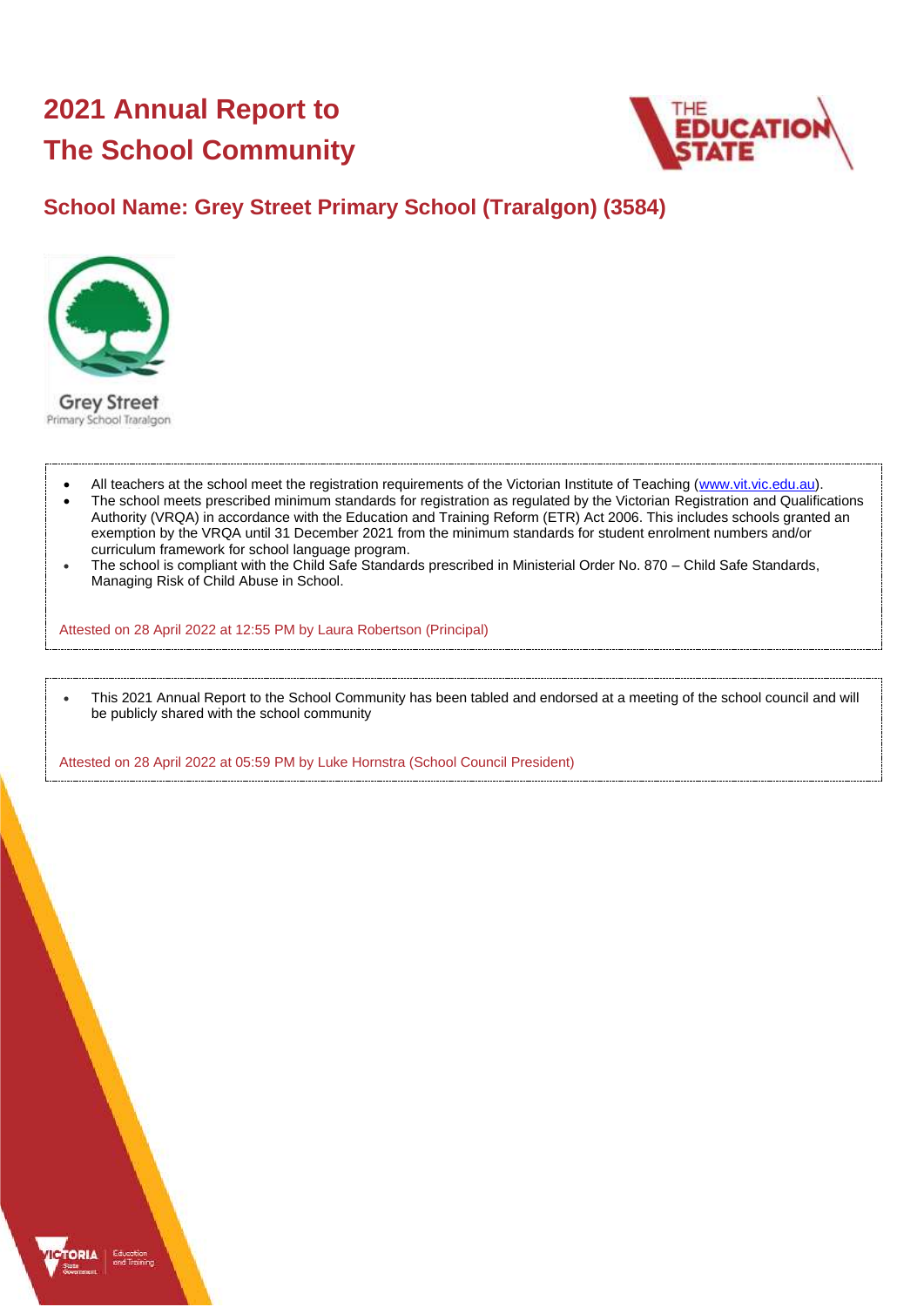

# How to read the Annual Report

### What does the *'About Our School'* commentary section of this report refer to?

The 'About our school' commentary provides a brief background on the school, an outline of the school's performance over the year and future directions.

The 'School Context' describes the school's vision, values and purpose. Details include the school's geographic location, size and structure, social characteristics, enrolment characteristics and special programs.

The 'Framework for Improving Student Outcomes (FISO)' section includes the improvement initiatives the school has selected and the progress they have made towards achieving them through the implementation of their School Strategic Plan and Annual Implementation Plan.

### What does the *'Performance Summary'* section of this report refer to?

The Performance Summary includes the following:

#### **School Profile**

- student enrolment information
- the school's 'Student Family Occupation and Education' category
- a summary of parent responses in the Parent Opinion Survey, shown against the statewide average for Primary schools
- school staff responses in the area of School Climate in the School Staff Survey, shown against the statewide average for Primary schools

#### **Achievement**

- English and Mathematics for Teacher Judgements against the curriculum
- English and Mathematics for National Literacy and Numeracy tests (NAPLAN).

### **Engagement**

Student attendance at school

### **Wellbeing**

Student responses to two areas in the Student Attitudes to School Survey:

- Sense of Connectedness
- Management of Bullying

Results are displayed for the latest year and the average of the last four years (where available). As NAPLAN tests were not conducted in 2020, the NAPLAN 4-year average is the average of 2018, 2019 and 2021 data in the 2021 Performance Summary.

### Considering COVID-19 when interpreting the Performance Summary

The Victorian community's experience of COVID-19, including remote and flexible learning, had a significant impact on normal school operations in 2020 and 2021. This impacted the conduct of assessments and surveys. Readers should be aware of this when interpreting the Performance Summary.

For example, in 2020 and 2021 school-based surveys ran under changed circumstances, and NAPLAN was not conducted in 2020. Absence and attendance data during this period may have been influenced by local processes and procedures adopted in response to remote and flexible learning.

Schools should keep this in mind when using this data for planning and evaluation purposes.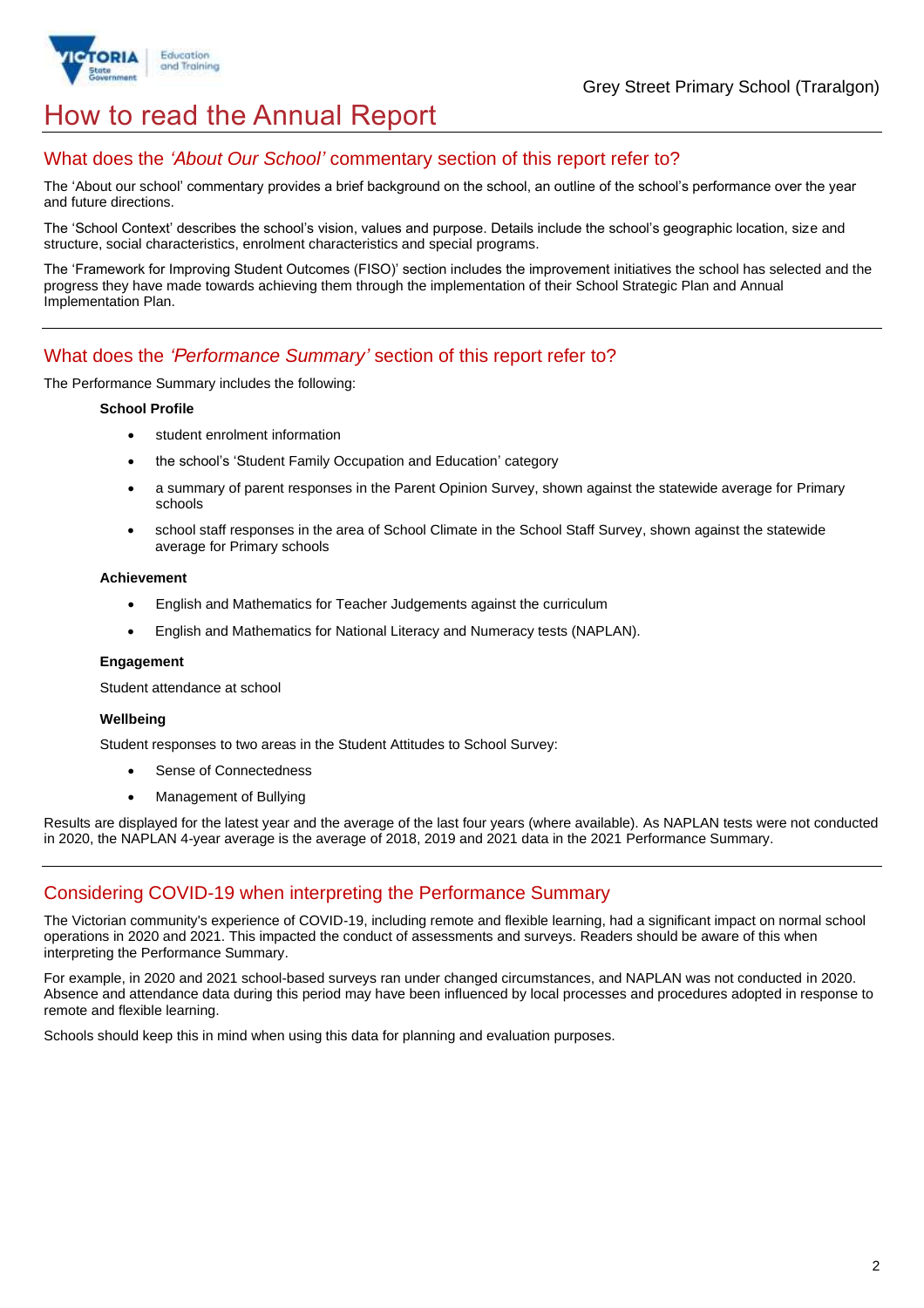

# How to read the Annual Report (continued)

### What do *'Similar Schools'* refer to?

Similar Schools are a group of Victorian government schools with similar characteristics to the school.

This grouping of schools has been created by comparing each school's socio-economic background of students, the number of non-English speaking students and the school's size and location.

### What does *'NDP'* or '*NDA*' mean?

'NDP' refers to no data being published for privacy reasons or where there are insufficient underlying data. For example, very low numbers of participants or characteristics that may lead to identification will result in an 'NDP' label.

'NDA' refers to no data being available. Some schools have no data for particular measures due to low enrolments. There may be no students enrolled in some year levels, so school comparisons are not possible.

Note that new schools only have the latest year of data and no comparative data from previous years. The Department also recognises unique circumstances in Specialist, Select Entry, English Language, Community Schools and schools that changed school type recently, where school-to-school comparisons are not appropriate.

### What is the *'Victorian Curriculum'*?

The Victorian Curriculum F–10 sets out what every student should learn during his or her first eleven years of schooling. The curriculum is the common set of knowledge and skills required by students for life-long learning, social development and active and informed citizenship.

The Victorian Curriculum is assessed through teacher judgements of student achievement based on classroom learning.

The curriculum has been developed to ensure that school subjects and their achievement standards enable continuous learning for all students, including students with disabilities.

The 'Towards Foundation Level Victorian Curriculum' is integrated directly into the curriculum and is referred to as 'Levels A to D'.

'Levels A to D' may be used for students with disabilities or students who may have additional learning needs. These levels are not associated with any set age or year level that links chronological age to cognitive progress (i.e., there is no age expected standard of achievement for 'Levels A to D').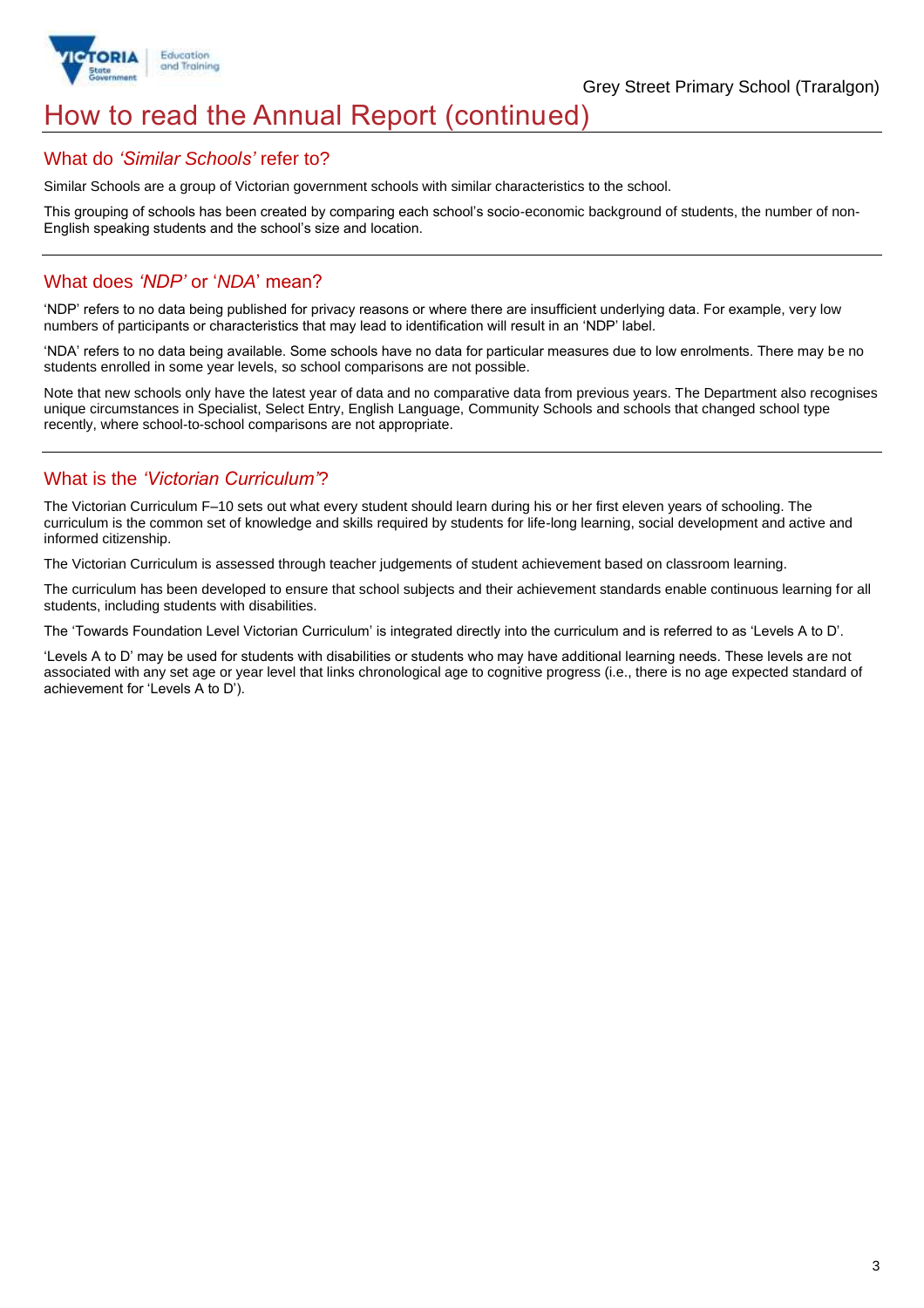

# **About Our School**

## School context

Grey Street Primary School is situated in the CBD of Traralgon, the Latrobe Valley's largest town, and is located 160kms east of Melbourne. It was established in 1912 and holds a long tradition of excellent education. In 2021 the student enrolment was 498, with 22 classrooms and 4 specialist areas. Digital technology is deeply embedded in all classrooms to leverage and transform student learning to meet the requirements of the 21st Century. Digital literacy, communication, collaboration and safety is a necessity for both teachers and students in our school.

Grey Street Primary School is a leading school in Professional Learning Community (PLC) work, having been a PLC Link school in the South East Victoria Region across a number of years. Our teachers work, plan and assess together in highly reflective teams. We use student data to enable us to target student learning needs and as teams, continually monitor the effectiveness of our teaching.

We embrace the following statement as our ethos for learning- We are all learners and learn in different ways. We value and reflect on our learning and know that the cycle of inquiry and learning is continuous. At Grey Street Primary School we take collective ownership for all student learning. We work with students to develop student agency through the development of learning goals and proficiency scales. Student voice is evident through the many leadership opportunities offered such as School and House Captains, Junior School Council, The Green Team and Cyber Safety Team.

Our wellbeing strategy is a integrated learning community approach, with teams of people working together to ensure all students are supported in their learning journey. Our parent support is a strength, being shown in many ways through teams of people working together for the benefit of our students. Our school offers Out of School Hours Care as a community facility.

Our vision is 'WORKING TOGETHER'

Our purpose is to empower learners for individual excellence, community contribution and global understanding. Therefore we value respect for self, others, learning and the planet.

## Framework for Improving Student Outcomes (FISO)

Grey Street Primary Schools Strategic Plan, developed in 2019, identified three key goals. To improve literacy achievement and learning growth for every student, to improve numeracy achievement and learning growth for every student and to improve student cognitive engagement, student voice and learner agency. In 2021 the school focused on embedding strong numeracy practices throughout every classroom and professional development centered on supporting staff to achieve extended capabilities in this area. Leadership investigated and began training in Coaching facilitation to help support the ongoing nature of this work. Additionally, work continued to focus on extending our literacy framework, particularly in the area of writing. The implementation of consistent planners for writing across the school and development of essential learnings in writing were particular highlights. Grey Street Primary School also delivered on its KIS Learning catch-up and extension with the successful implementation and coordination of the Tutor Learning program and the extension of our High Abilities program. Detailed staff development took place to assist teachers to confidently and accurately identify students learning needs and to make reasonable adjustments for students as required. Grey Street also continued to be a leading driver of Professional Learning Communities work in Inner Gippsland in 2021. We continued our work as a PLC Link school with the Link Leader being instrumental in providing online support for other PLC schools. Additionally, our Assistant Principal led the area team as the PLC Regional Manager for the second semester and together with the Principal, all three staff contributed to facilitating Middle Leaders Professional Development across three networks.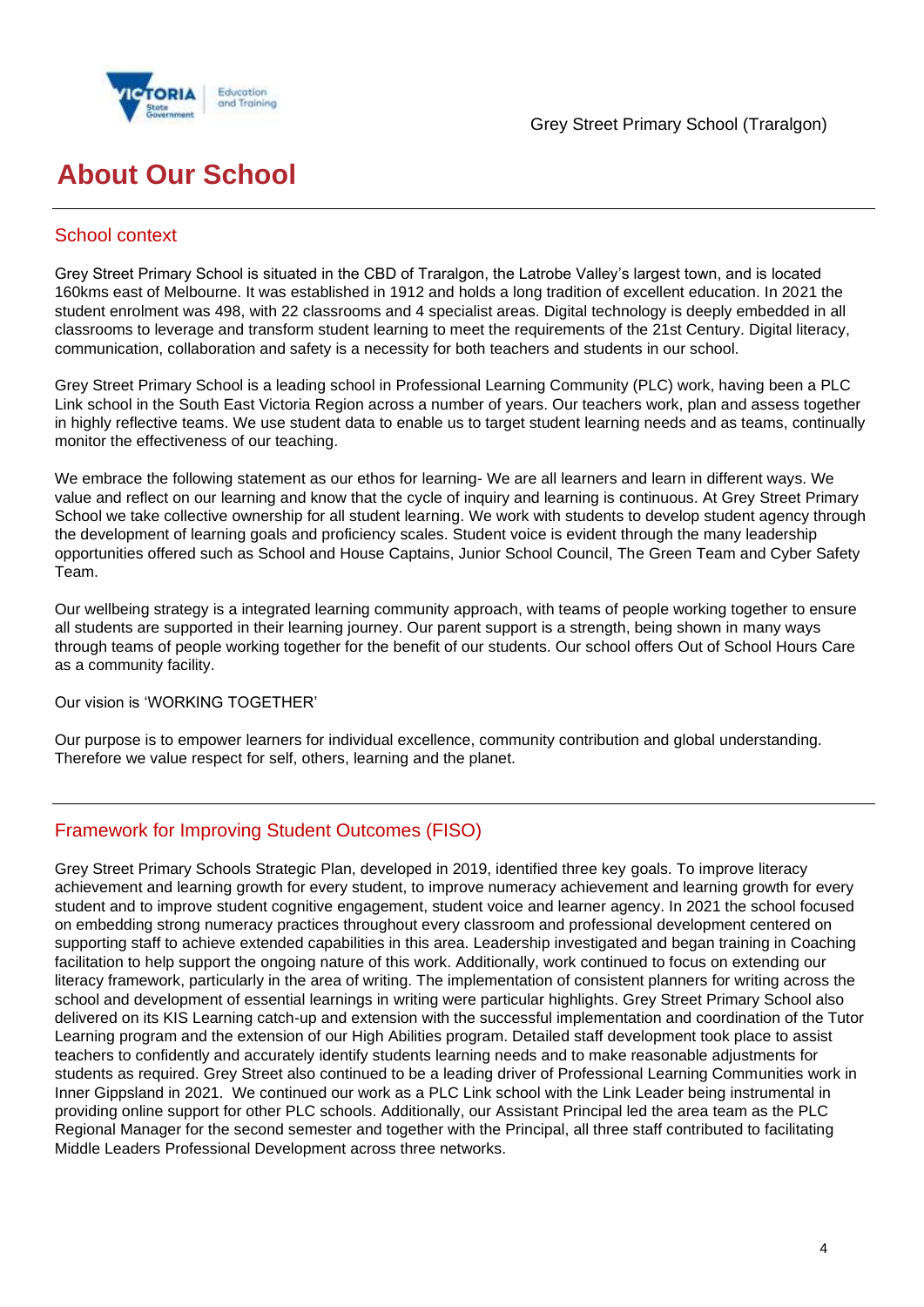

## Achievement

During 2021, students at Grey Street Primary School continued to respond well to remote learning with all students engaging in educational programs and curriculum to some degree. Staff and students utilised online platforms such as Microsoft Teams and Seesaw to deliver engaging and differentiated curriculum across all key areas. While many students thrived in the online environment, some maintained their learning growth and others have fallen behind. For this reason a great deal of time and resources have been used to identify and support those students through our Tutor Learning Program. Students responded well and in Numeracy in particular we saw a significant gain in High Relative Learning Gain in our year 5 students, from 4% in 2019 to 31% in 2021. Additionally, across years 3 and 5 for both Reading and Numeracy, Grey Street Primary School had a higher percentage of students in the top three bands than the average of similar schools. Although progress towards our SSP targets has been impacted by remote learning and will need to be revised, staff and students are working consistently and thoughtfully towards recuperating any learning losses and re-establishing their learning trajectories in 2022.

# Engagement

In 2021 Grey Street Primary School had a strong and proactive approach to improving attendance. Messaging in the newsletter, in class awareness and a focus from our welfare team has formed the foundations of this action. Internal systems and processes were strengthened and attendance referral processes renewed. As a result our average absence days fell from 14.9 in 2020 to 13.1 in 2021, well below the similar school and state average and our year level attendance rate remained stable or improved across all year levels. In 2021, staff completed regular attendance checkins with students and families. This practice was aided by daily live lessons where students logged onto TEAMS meetings with their teachers at least once a day. This consistent expectation was well supported by families and resulted in increased student engagement.

Students at Grey Street Primary School are very proud of their involvement in their school and student leadership is an essential part of the school operations. In 2021, student leaders continued to run fortnightly online assemblies both during remote learning and when we were back on site. Leadership teams also ran engaging activities for students to be involved in outside of the curriculum based learning tasks during times of lock down.

A further support to student engagement in 2021 was the successful running of student led conferences in the middle of the year. Each year students look forward to presenting their achievements to their parents and classroom teacher in this forum. Although Lockdowns did impact these in 2020, we were able to run this enjoyable reflection in 2021.

## **Wellbeing**

In 2021 the percentage of Grey Street Primary School students in years 4 to 6 endorsing a Sense of Connectedness rose 3% from 81% in 2020 to 84.1% in 2021. This was well above the similar school and state average. Similarly, in 2021 the percentage of Grey Street Primary School students in years 4 to 6 endorsing the Management of Bullying increased from 77.1% in 2020 to 81.5% in 2021. This was higher than our 4-year average and a very pleasing result. These results are an accumulation of work over time in the wellbeing space at Grey Street Primary School. Classroom staff, the wellbeing team and leadership have worked consistently for a number of years to ensure that student wellbeing is incorporated in all that we do. In particular, health and wellbeing support at our school is viewed in line with the Multi-tiered System of Support model, where all students benefit from a range of universal classroom based strategies that are applied consistently across the year levels. These include curriculum based programs such as Respectful Relationship, emotional regulation strategies such as Zones of Regulation and Mindset supports such as Ready to Learn. When students need additional support, they have access to well trained staff who can provide assistance both in the classroom and the yard. Finally, for students with acute wellbeing needs, we have a range of programs run by our Welfare team including our Chaplain to target individual needs outside the classroom and recommend outside services as required. Identification of students needing extra support is through our year level and welfare PLC meetings.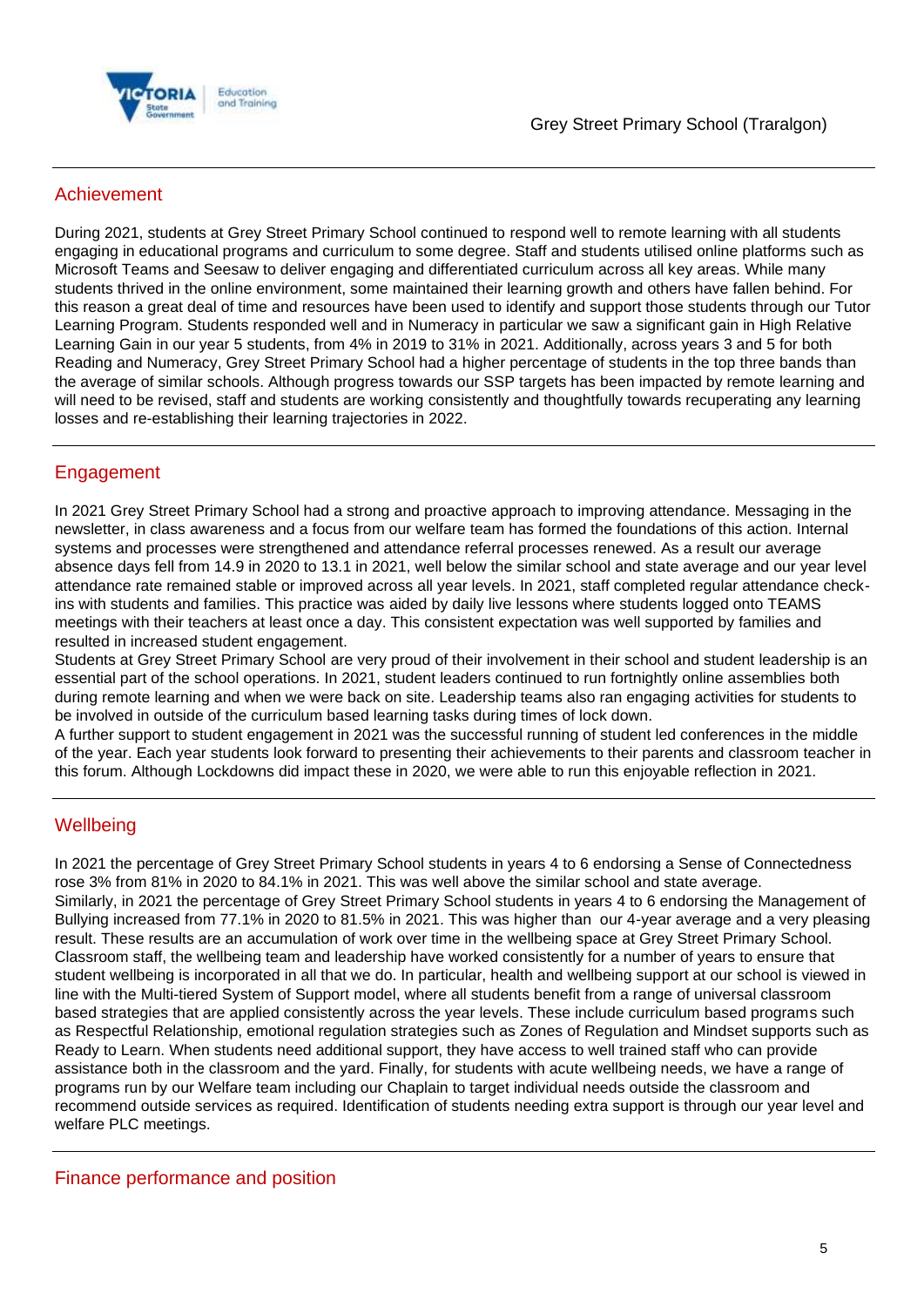

### Grey Street Primary School (Traralgon)

Grey Street Primary School continued to be in a strong financial position in 2021 with a net operating surplus of \$260,911. The school attracted \$169,788 in equity funding that was used to support student in a range of wellbeing and academic intervention programs. In 2021 the schools budget was again impacted by a declining enrolment following the DET placement policy, however our staffing structure is beginning to level out thanks to some past workforce strategic planning.

In 2021 the construction of an undercover learning area commenced after the successful Minor Capital Works Grant of \$428,125 was granted in 2020. Grey Street Primary School was also successful in receiving a VSBA minor works grant for \$22,178 for additional shade sails which will see additional shade created over strategic areas of the school in 2022.

In 2021 parent contributions were also restructured in line with the DET parent payment policy. This has not impacted on the 2021 financial performance of the school and while we take every opportunity to to keep costs to a minimum, the parent payment restructure may impact the schools finances into the future.

### **For more detailed information regarding our school please visit our website at [www.greyschlps.vic.edu.au](file:///C:/Users/08490034/Downloads/www.greyschlps.vic.edu.au)**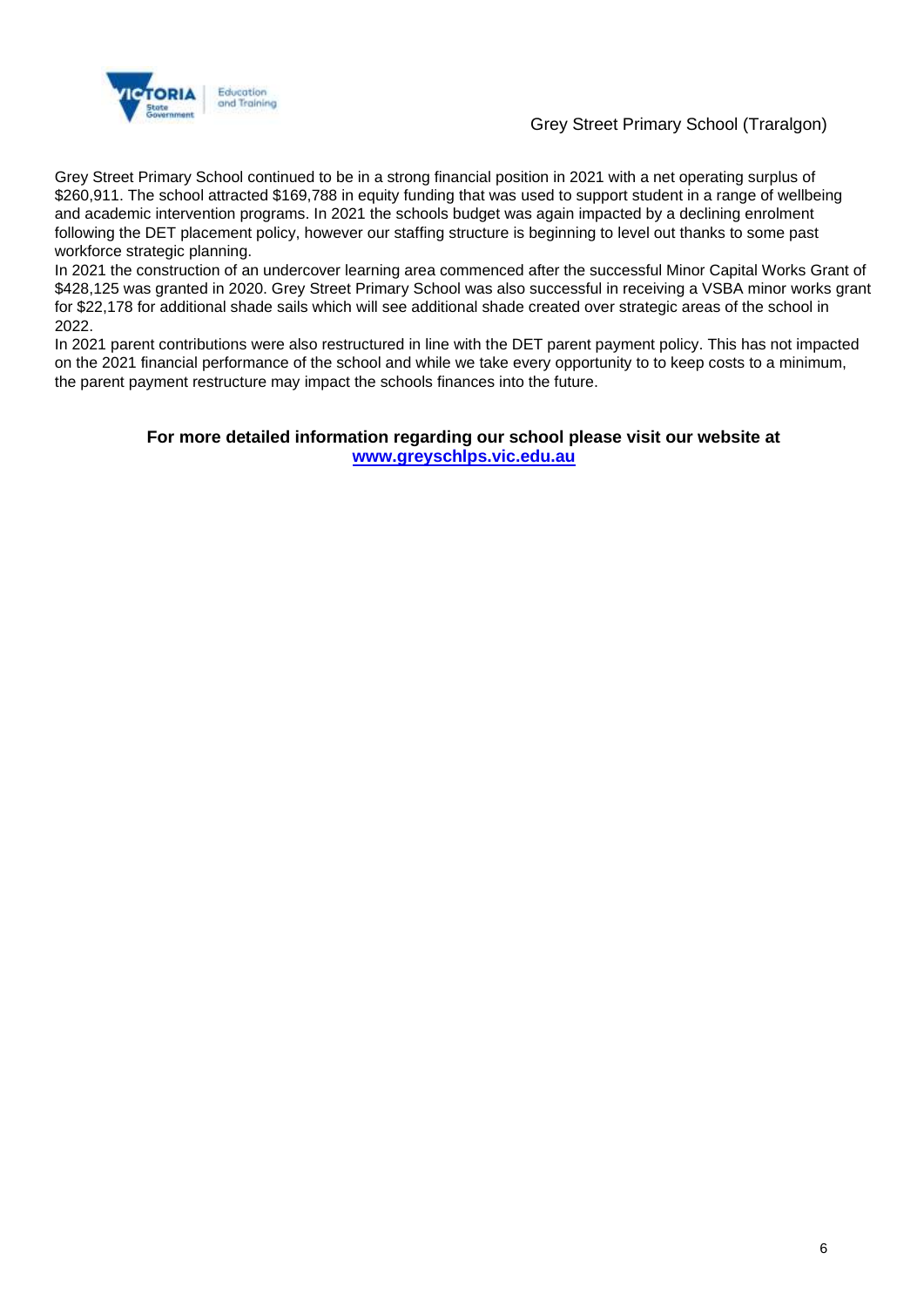

# **Performance Summary**

The Performance Summary for government schools provides an overview of how this school is contributing to the objectives of the Education State and how it compares to other Victorian government schools.

All schools work in partnership with their school community to improve outcomes for children and young people. Sharing this information with parents and the wider school community helps to support community engagement in student learning, a key priority of the Framework for Improving Student Outcomes.

Refer to the 'How to read the Annual Report' section for help on how to interpret this report.

# SCHOOL PROFILE

#### **Enrolment Profile**

A total of 498 students were enrolled at this school in 2021, 238 female and 260 male.

4 percent of students had English as an additional language and 2 percent were Aboriginal or Torres Strait Islander.

#### **Overall Socio-Economic Profile**

The overall school's socio-economic profile is based on the school's Student Family Occupation and Education index (SFOE).

SFOE is a measure of socio-educational disadvantage of a school, based on educational and employment characteristics of the parents/carers of students enrolled at the school. Possible SFOE band values are: Low, Low-Medium, Medium and High. A 'Low' band represents a low level of socio-educational disadvantage, a 'High' band represents a high level of socio-educational disadvantage.

This school's SFOE band value is: Low - Medium

#### **Parent Satisfaction Summary**

The percent endorsement by parents on their school satisfaction level, as reported in the annual Parent Opinion Survey.

Percent endorsement indicates the percent of positive responses (agree or strongly agree) from parents who responded to the survey.



### **School Staff Survey**

The percent endorsement by staff on School Climate, as reported in the annual School Staff Survey.

Percent endorsement indicates the percent of positive responses (agree or strongly agree) from staff who responded to the survey. Data is suppressed for schools with three or less respondents to the survey for confidentiality reasons.

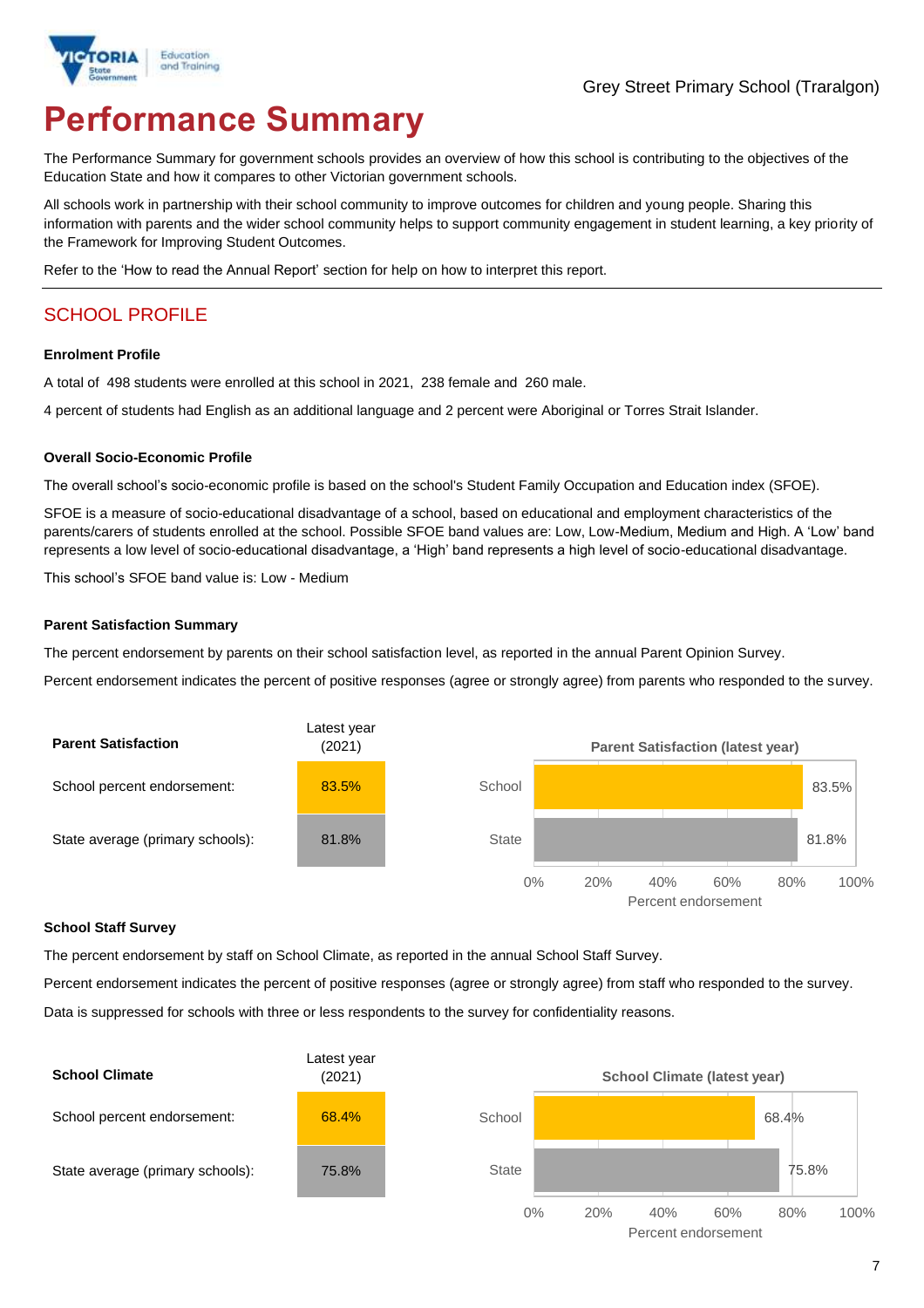

# ACHIEVEMENT

*Key: 'Similar Schools' are a group of Victorian government schools that are like this school, taking into account the school's socioeconomic background of students, the number of non-English speaking students and the size and location of the school.*

### **Teacher Judgement of student achievement**

Percentage of students working at or above age expected standards in English and Mathematics.



Percent students at or above age expected level

| <b>Mathematics</b><br>Years Prep to 6                             | Latest year<br>(2021) |
|-------------------------------------------------------------------|-----------------------|
| School percent of students at or above age<br>expected standards: | 91.0%                 |
| Similar Schools average:                                          | 81.4%                 |
| State average:                                                    | 84.9%                 |

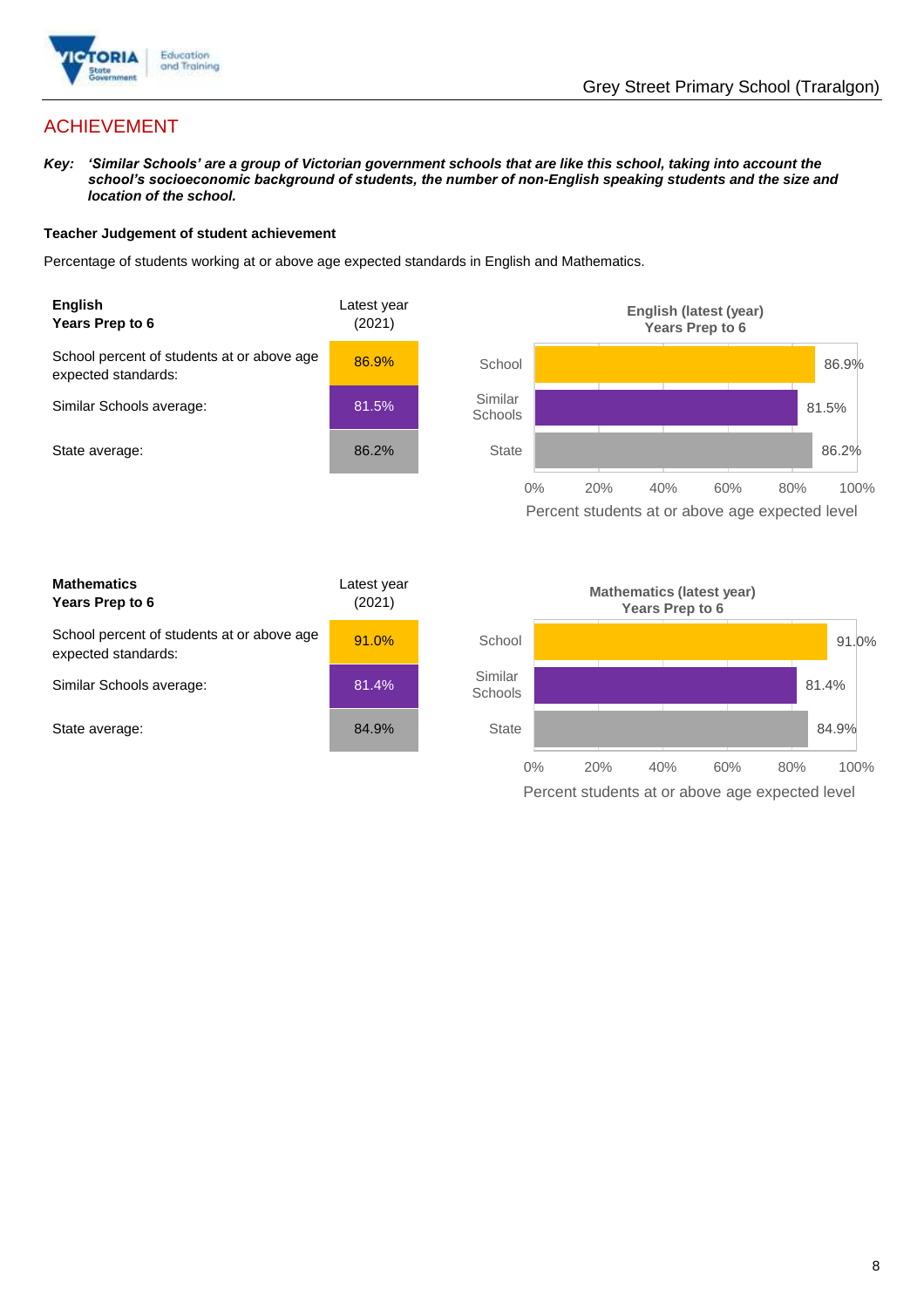

# ACHIEVEMENT (continued)

*Key: 'Similar Schools' are a group of Victorian government schools that are like this school, taking into account the school's socioeconomic background of students, the number of non-English speaking students and the size and location of the school.*

### **NAPLAN**

Percentage of students in the top three bands of testing in NAPLAN.

Note: NAPLAN tests were not conducted in 2020, hence the 4-year average is the average of 2018, 2019 and 2021 data.

| Reading<br>Year <sub>3</sub>                      | Latest year<br>(2021) | 4-year<br>average |                    | <b>NAPLAN Reading (latest year)</b><br>Year <sub>3</sub>                   |
|---------------------------------------------------|-----------------------|-------------------|--------------------|----------------------------------------------------------------------------|
| School percent of students in<br>top three bands: | 73.1%                 | 72.9%             | School             | 73.1%                                                                      |
| Similar Schools average:                          | 71.5%                 | 71.6%             | Similar<br>Schools | 71.5%                                                                      |
| State average:                                    | 76.9%                 | 76.5%             | <b>State</b>       | 76.9%                                                                      |
|                                                   |                       |                   | $0\%$              | 20%<br>40%<br>60%<br>100%<br>80%<br>Percent of students in top three bands |
| Reading<br>Year <sub>5</sub>                      | Latest year<br>(2021) | 4-year<br>average |                    | <b>NAPLAN Reading (latest year)</b><br>Year 5                              |
| School percent of students in<br>top three bands: | 65.8%                 | 65.9%             | School             | 65.8%                                                                      |
| Similar Schools average:                          | 63.8%                 | 62.8%             | Similar<br>Schools | 63.8%                                                                      |
| State average:                                    | 70.4%                 | 67.7%             | <b>State</b>       | 70.4%                                                                      |
|                                                   |                       |                   | $0\%$              | 20%<br>40%<br>60%<br>80%<br>100%<br>Percent of students in top three bands |
|                                                   |                       |                   |                    |                                                                            |
| <b>Numeracy</b><br>Year <sub>3</sub>              | Latest year<br>(2021) | 4-year<br>average |                    | <b>NAPLAN Numeracy (latest year)</b><br>Year <sub>3</sub>                  |
| School percent of students in<br>top three bands: | 63.3%                 | 64.4%             | School             | 63.3%                                                                      |
| Similar Schools average:                          | 61.0%                 | 63.0%             | Similar<br>Schools | 61.0%                                                                      |
| State average:                                    | 67.6%                 | 69.1%             | <b>State</b>       | 67.6%                                                                      |
|                                                   |                       |                   | $0\%$              | 20%<br>40%<br>60%<br>80%<br>100%<br>Percent of students in top three bands |
| <b>Numeracy</b><br>Year 5                         | Latest year<br>(2021) | 4-year<br>average |                    | <b>NAPLAN Numeracy (latest year)</b><br>Year 5                             |
| School percent of students in<br>top three bands: | 60.3%                 | 54.6%             | School             | 60.3%                                                                      |
| Similar Schools average:                          | 52.3%                 | 52.3%             | Similar<br>Schools | 52.3%                                                                      |
| State average:                                    | 61.6%                 | 60.0%             | <b>State</b>       | 61.6%                                                                      |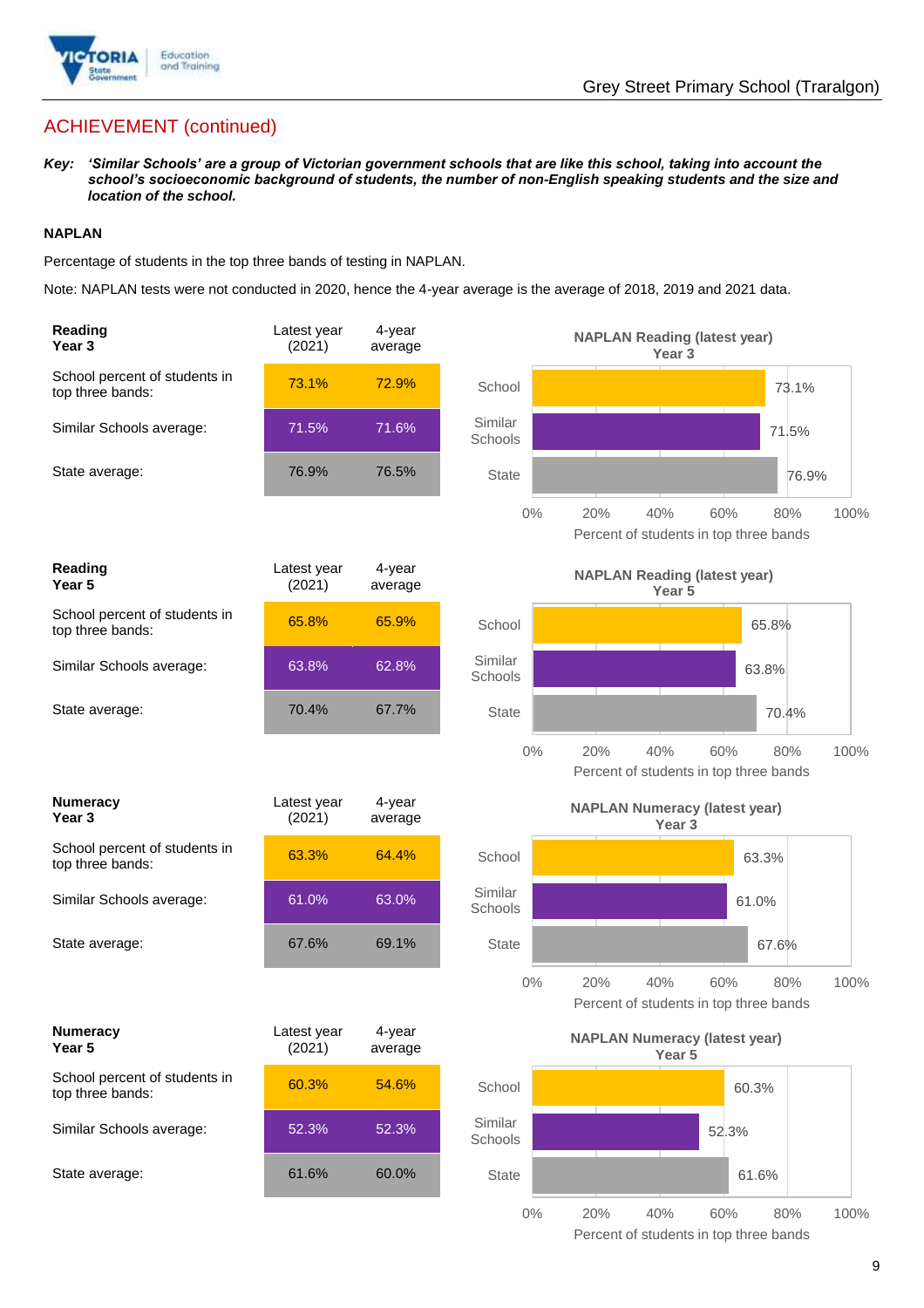

# ACHIEVEMENT (continued)

### **NAPLAN Learning Gain**

NAPLAN learning gain is determined by comparing a student's current year result relative to the results of all 'similar' Victorian students (i.e., students in all sectors in the same year level who had the same score two years prior). If the current year result is in the top 25 percent, their gain level is categorised as 'High'; middle 50 percent is 'Medium'; bottom 25 percent is 'Low'.

### **Learning Gain Year 3 (2019) to Year 5 (2021)**



**BLow Gain** Medium Gain **Da High Gain**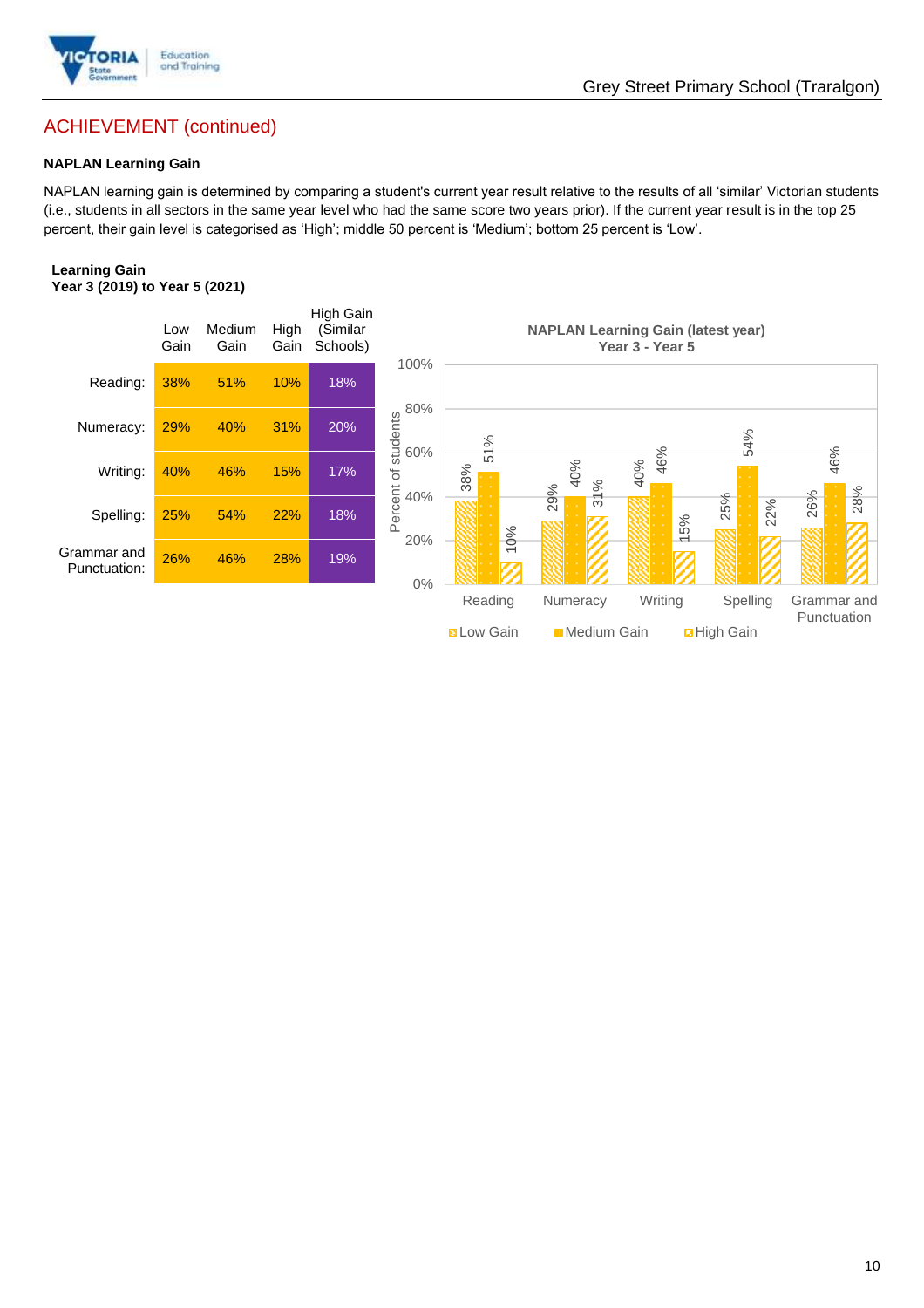

# ENGAGEMENT

*Key: 'Similar Schools' are a group of Victorian government schools that are like this school, taking into account the school's socioeconomic background of students, the number of non-English speaking students and the size and location of the school.*

### **Average Number of Student Absence Days**

Absence from school can impact on students' learning. Common reasons for non-attendance include illness and extended family holidays. Absence and attendance data in 2020 and 2021 may have been influenced by COVID-19.



### **Attendance Rate (latest year)**

|                                             | Prep | Year 1 | Year 2 | Year 3 | Year 4 | Year 5 | Year 6 |
|---------------------------------------------|------|--------|--------|--------|--------|--------|--------|
| Attendance Rate by year level<br>$(2021)$ : | 94%  | 93%    | 95%    | 94%    | 93%    | 92%    | 93%    |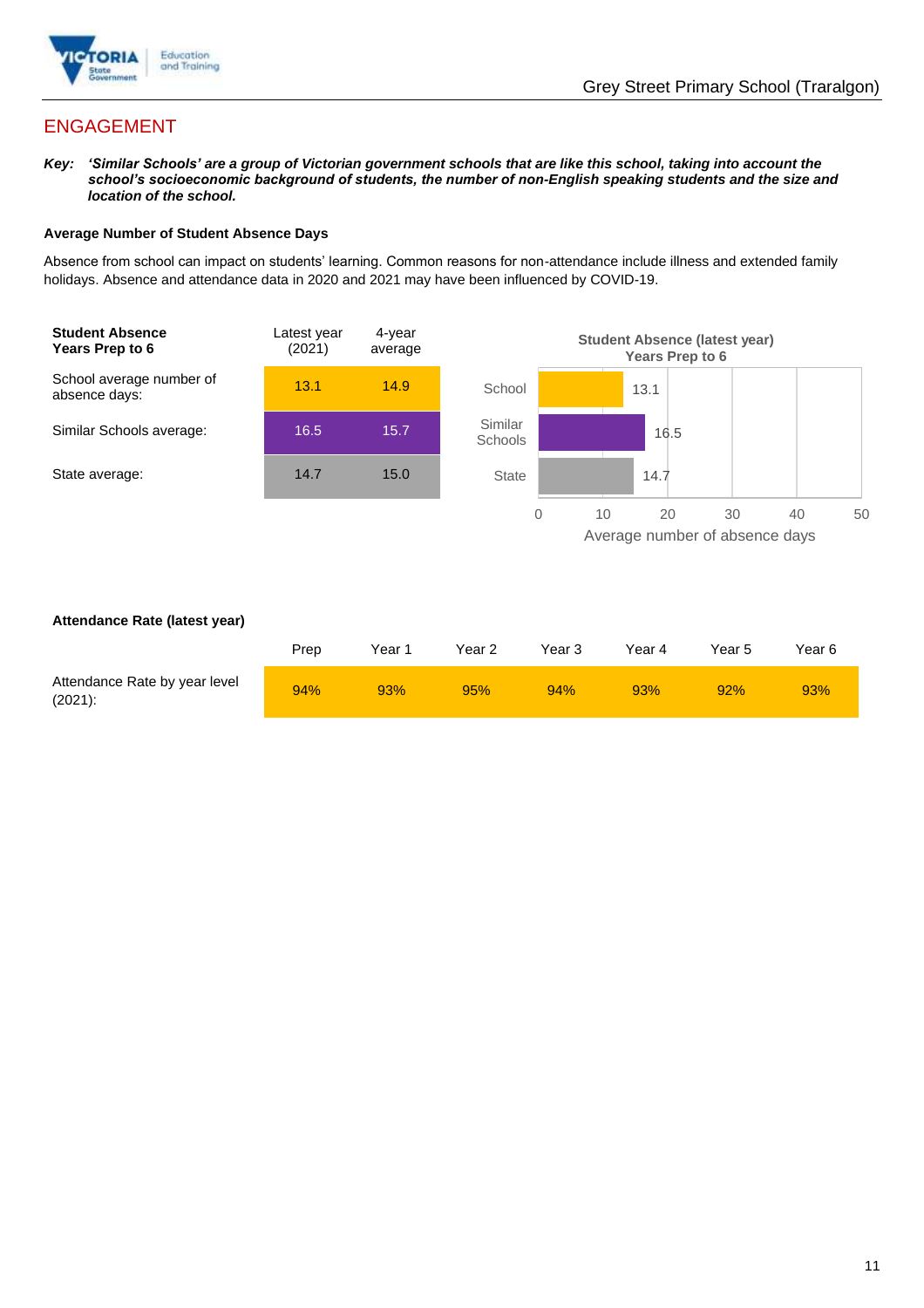

## **WELLBEING**

*Key: 'Similar Schools' are a group of Victorian government schools that are like this school, taking into account the*  school's socioeconomic background of students, the number of non-English speaking students and the size and *location of the school.*

### **Student Attitudes to School – Sense of Connectedness**

The percent endorsement on Sense of Connectedness factor, as reported in the Attitudes to School Survey completed annually by Victorian government school students, indicates the percent of positive responses (agree or strongly agree).



*Due to lower participation rates, differences in the timing of the survey/length of survey period and the general impact of Covid19 across 2020 and 2021, data are often not comparable with previous years or within similar school groups. Care should be taken when interpreting these results.*



### **Student Attitudes to School – Management of Bullying**

The percent endorsement on Management of Bullying factor, as reported in the Attitudes to School Survey completed annually by Victorian government school students, indicates the percent of positive responses (agree or strongly agree).

| <b>Management of Bullying</b><br>Years 4 to 6 | Latest year<br>(2021) | 4-year<br>average |  |
|-----------------------------------------------|-----------------------|-------------------|--|
| School percent endorsement:                   | 81.5%                 | 79.7%             |  |
| Similar Schools average:                      | 76.8%                 | 79.3%             |  |
| State average:                                | 78.4%                 | 79.7%             |  |

*Due to lower participation rates, differences in the timing of the survey/length of survey period and the general impact of Covid19 across 2020 and 2021, data are often not comparable with previous years or within similar school groups. Care should be taken when interpreting these results.*

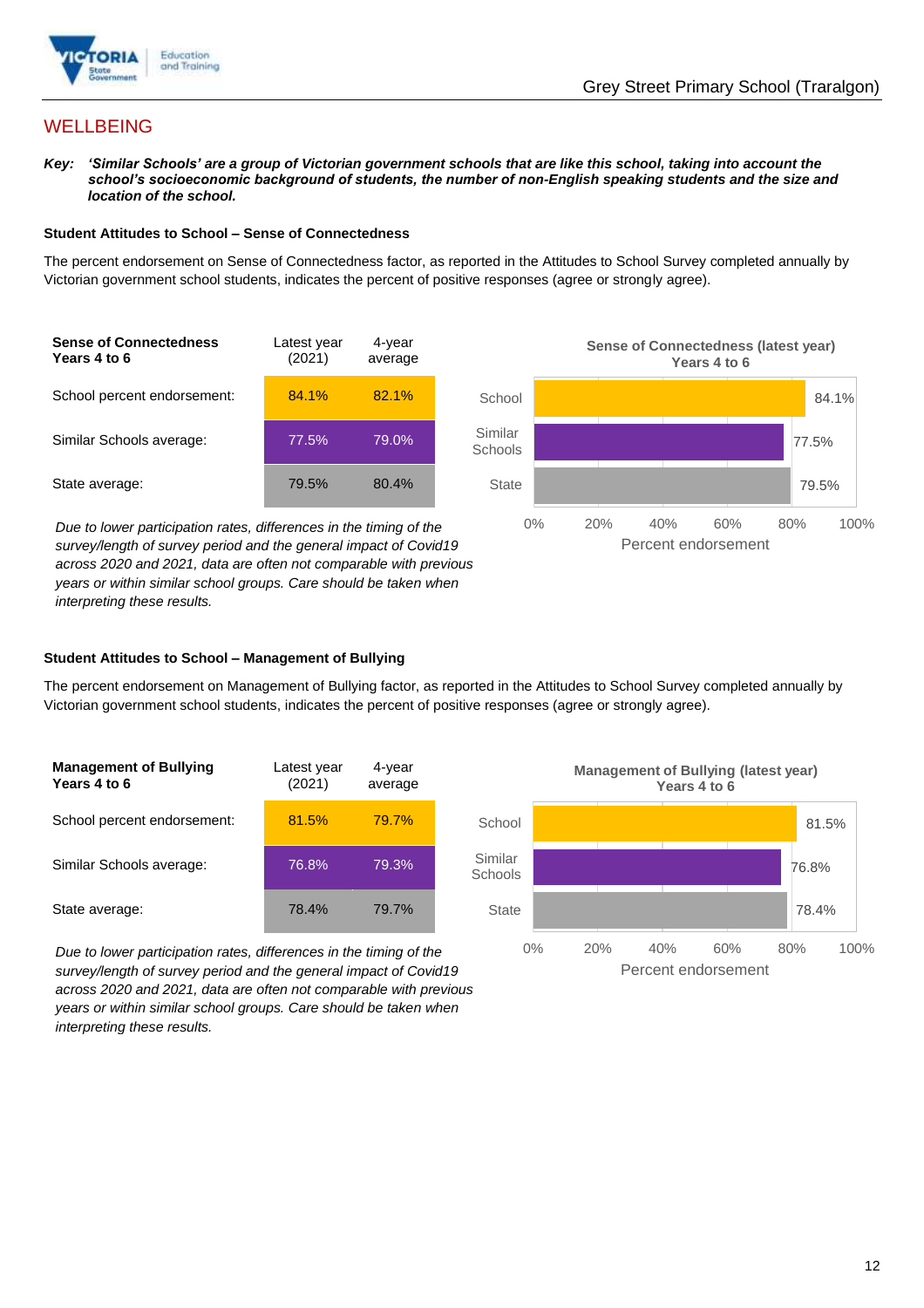

# **Financial Performance and Position**

FINANCIAL PERFORMANCE - OPERATING STATEMENT SUMMARY FOR THE YEAR ENDING 31 DECEMBER, 2021

| <b>Revenue</b>                  | <b>Actual</b> |
|---------------------------------|---------------|
| <b>Student Resource Package</b> | \$4,332,834   |
| Government Provided DET Grants  | \$654,863     |
| Government Grants Commonwealth  | \$0           |
| Government Grants State         | \$4,682       |
| Revenue Other                   | \$6,620       |
| <b>Locally Raised Funds</b>     | \$216,100     |
| <b>Capital Grants</b>           | \$0           |
| <b>Total Operating Revenue</b>  | \$5,215,099   |

| Equity <sup>1</sup>                                 | <b>Actual</b> |
|-----------------------------------------------------|---------------|
| Equity (Social Disadvantage)                        | \$169,788     |
| Equity (Catch Up)                                   | \$0           |
| <b>Transition Funding</b>                           | \$0           |
| Equity (Social Disadvantage - Extraordinary Growth) | \$0           |
| <b>Equity Total</b>                                 | \$169,788     |

| <b>Expenditure</b>                    | <b>Actual</b> |
|---------------------------------------|---------------|
| Student Resource Package <sup>2</sup> | \$4,061,275   |
| Adjustments                           | \$0           |
| <b>Books &amp; Publications</b>       | \$4,112       |
| Camps/Excursions/Activities           | \$57,496      |
| <b>Communication Costs</b>            | \$7,263       |
| Consumables                           | \$100,690     |
| Miscellaneous Expense <sup>3</sup>    | \$30,157      |
| <b>Professional Development</b>       | \$6,283       |
| Equipment/Maintenance/Hire            | \$84,736      |
| <b>Property Services</b>              | \$213,591     |
| Salaries & Allowances <sup>4</sup>    | \$188,149     |
| <b>Support Services</b>               | \$134,505     |
| Trading & Fundraising                 | \$33,439      |
| Motor Vehicle Expenses                | \$0           |
| Travel & Subsistence                  | \$0           |
| <b>Utilities</b>                      | \$32,491      |
| <b>Total Operating Expenditure</b>    | \$4,954,189   |
| <b>Net Operating Surplus/-Deficit</b> | \$260,911     |
| <b>Asset Acquisitions</b>             | \$0           |

(1) The equity funding reported above is a subset of the overall revenue reported by the school.

(2) Student Resource Package Expenditure figures are as of 24 Feb 2022 and are subject to change during the reconciliation process.

(3) Miscellaneous Expenses include bank charges, administration expenses, insurance and taxation charges.

(4) Salaries and Allowances refers to school-level payroll.